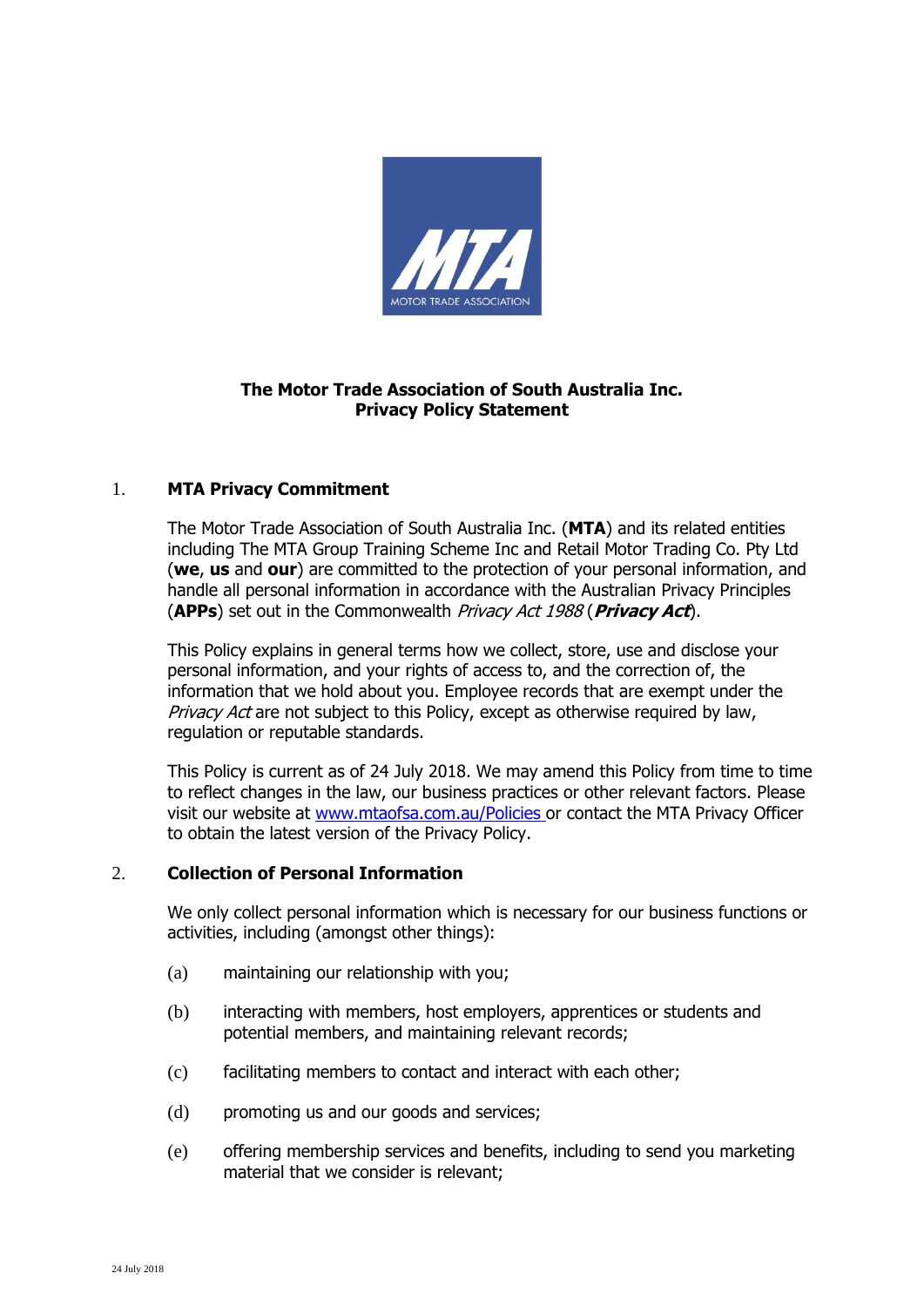- (f) for purposes related to our research, planning, service development, security and risk management;
- (g) representing members;
- (h) responding to legal requests;
- (i) complying with our obligations under any applicable laws, including without limitation the *Fair Work Act 2009* (Cth), National Vocational Education and Training Regulator Act 2011 (Cth) and the Training and Skills Development Act 2008 (SA) and any regulations or standards made pursuant to those Acts; and
- (j) answering your enquiries and providing you with information you may have requested; and
- (k) any other use to which you have given your consent (whether express or implied).

If you provide us with personal information about a third party, you warrant that that third party consents to us collecting and using their personal information in accordance with this Policy.

In general, the types of information we may collect from you include your name, address, contact details (including telephone number, facsimile number and e-mail address), gender, date of birth, occupation, driver's licence number, identification details (e.g. student number), photos of you, health and medical information, trade preferences, credit card details and if relevant, your employer's name and contact details (for example, if you are undertaking training through your employer, or placing an order on behalf of your employer), and any other personal information you or a person authorised by you submits to us.

We will collect personal information from you by way of written forms, other correspondence (including facsimiles, letters and e-mails), by telephone, in person, by our representative and via our website. We may also collect personal information about you from third parties, including but not limited to market research companies contracted by us.

We will always use fair and lawful means for collecting your personal information. At the time of collecting personal information we will inform you generally about the purpose of collection, who we will disclose the information to, any law that requires us to collect the information and the main consequences if you do not provide all information requested. For example, in some cases, if you do not provide all of the personal information that we require, we may be unable to provide you with membership, or any products and services you are seeking. We will enable you to interact anonymously, or by using a pseudonym whenever possible, practicable and lawful.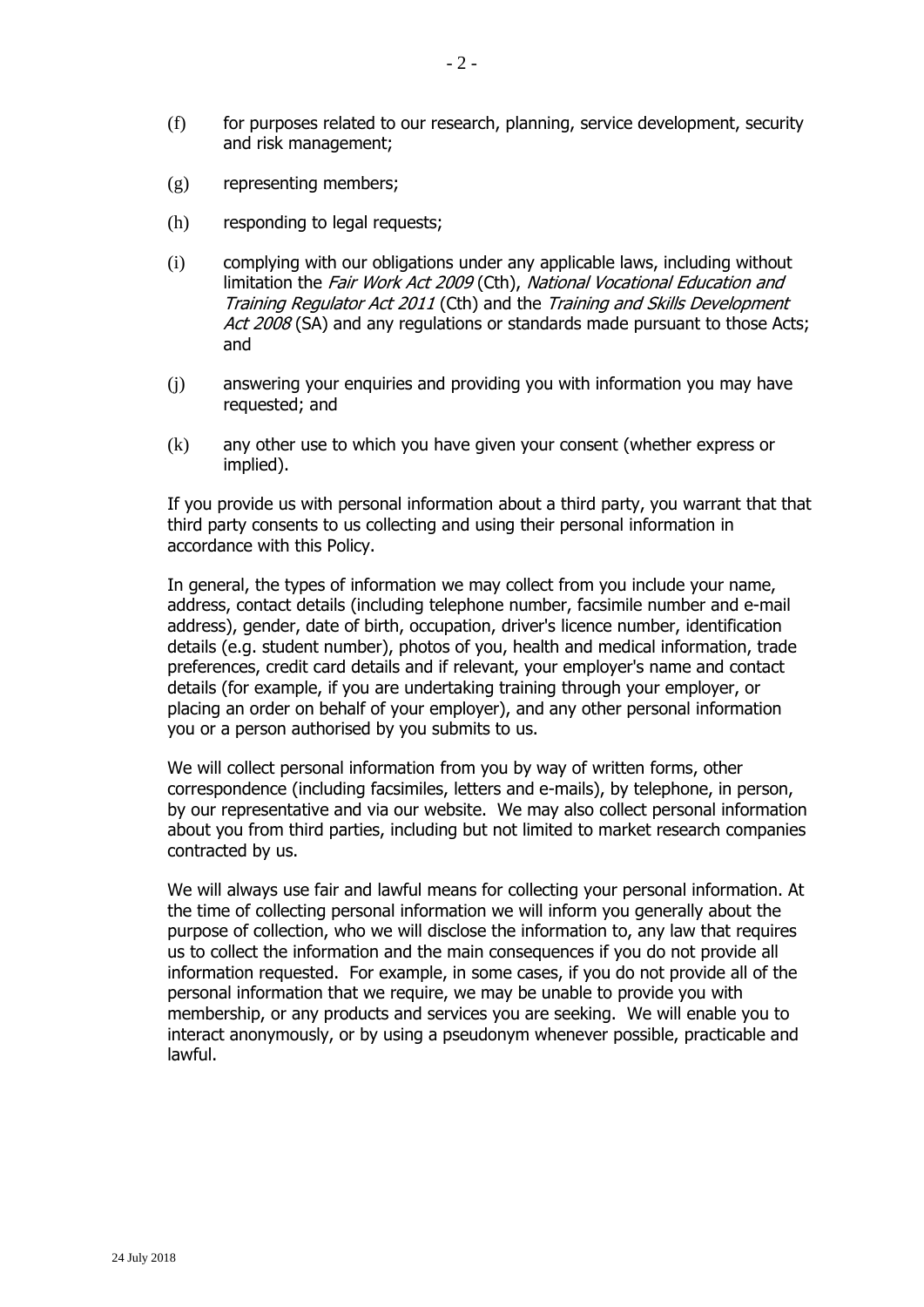## 3. **Use and Disclosure of Personal Information**

We may use and disclose your personal information for the primary purpose for which the information was collected and for other related purposes that you would reasonably expect.

We may exchange personal information between the MTA group entities (subject to our compliance with any requirements at law). Generally, MTA will not disclose your personal information outside of Australia.

We may also disclose personal information to:

- our agents and contractors that provide us with services for these purposes, or perform business services or functions on our behalf; and
- various State and Commonwealth Government agencies for research, compliance and statistical use.

In doing so, for the protection of your personal information, we will ensure these third parties are bound by, or contractually required to uphold, the standards of the APPs. We will not provide your personal information outside the MTA group entities for the purpose of another party using your information to market, offer or sell their products or services to you.

Apart from the above disclosures, we will otherwise only use and disclose personal information with your consent (unless such uses and disclosures are required or permitted by law, including without limitation those prescribed by the APPs).

When enrolling with MTA Group Training Scheme (GTS) you consent to MTA GTS using your personal information, such as your email address and mobile phone number, for direct contact purposes. This includes sending you emails about your academic progress, compliance with study requirements or offers for further courses and services. We may share your information with other organisations when we are required to do so. This includes Department for Industry and Skills (DIS), Australian Skills Qualifications Authority (ASQA), National Centre for Vocational Education Research (NCVER).

MTA RTO is required to retain all records applicable to a person's learning/training for a period of 30 years.

#### 4. **Storage and Security**

We take reasonable steps to securely store your personal information to ensure it is protected from interference, loss, misuse or unauthorised access, disclosure or modification. We safeguard your information through written privacy policies and physical, electronic and procedural protection. We will keep personal information as long as we need it for the purposes in clause [2](#page-0-0) of this Policy, or as long as we are required by law to retain it, after which time we will destroy it or de-identify the personal information.

If you provide us with your personal information via our website at [www.mtaofsa.com.au](http://www.mtaofsa.com.au/) we cannot guarantee the privacy or security of that information during transmission. Once we receive that personal information, we will take reasonable steps to securely store your personal information to ensure it is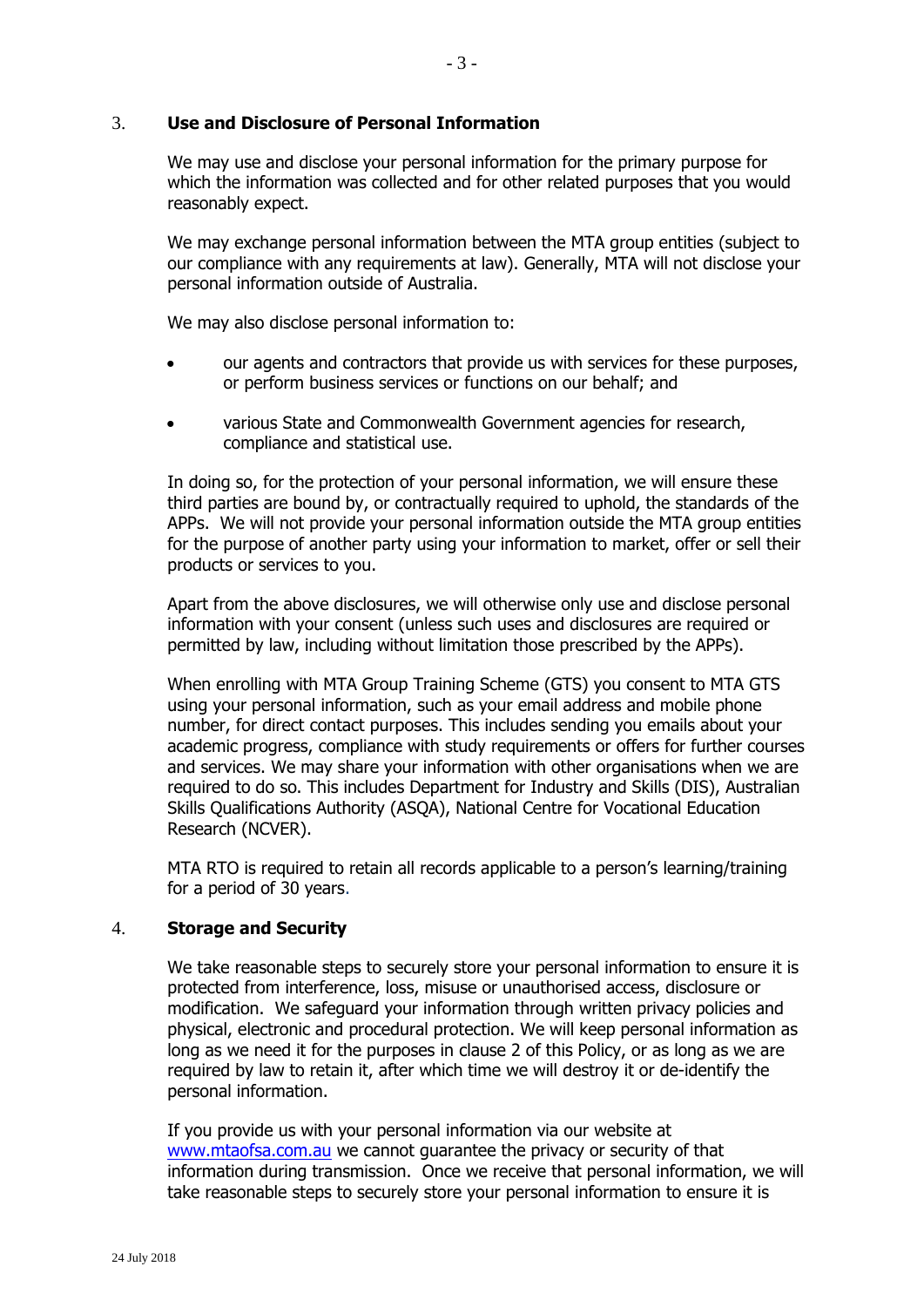protected from interference, loss, misuse or unauthorised access, disclosure or modification.

## 5. **MTA website**

Our website at [www.mtaofsa.com.au](http://www.mta-sa.asn.au/) uses cookies (when a website user requests their details to be stored). We do not use the information stored in those cookies to track your use of the website.

Our website may contain links to other websites. We are not responsible for the privacy practices or the use and protection of your personal information on those sites.

#### 6. **Access and Correction**

You may seek access to any of the personal information we hold about you by contacting the MTA Privacy Officer at the details shown below. If we are required or authorised by law to do so, we may refuse to provide you with access to this information, in which case we will give you written reasons for the refusal and how you may complain about our decision. We may require identification documents to accompany a request and may also charge a fee for providing access (which will be limited to the amount of our reasonable expenses incurred in responding to your request, including photocopying and administrative expenses). We will not charge a fee for you to lodge a request for access.

We may provide you with access to your personal information in a number of ways, including by hard copy or by allowing you to view our records. If you satisfy us that any personal information we hold about you is inaccurate, incomplete, out-of-date, irrelevant or misleading, we will amend that information and our records accordingly. Please let us know if any of your personal details change.

## 7. **Security Breaches**

In the event of a security breach, including unauthorised access or disclosure of your information, the MTA will assess the security breach and identify:

- Whose personal information was involved in the breach;
- Whether the circumstances of the data breach affect the sensitivity of the personal information;
- How long has the information being accessible;
- Whether the personal information is adequately encrypted, anonymised, or otherwise not easily accessible; and,
- What parties have gained or may gain unauthorised access to the personal information.

Where such an event occurs and there is a serious risk of harm being caused to you as a result of the security breach, the MTA will comply with any notification obligations owed to the OIAC, notify you of the breach, provide the above information to you and outline the steps taken to remediate the breach and prevent further disclosures of breaches.